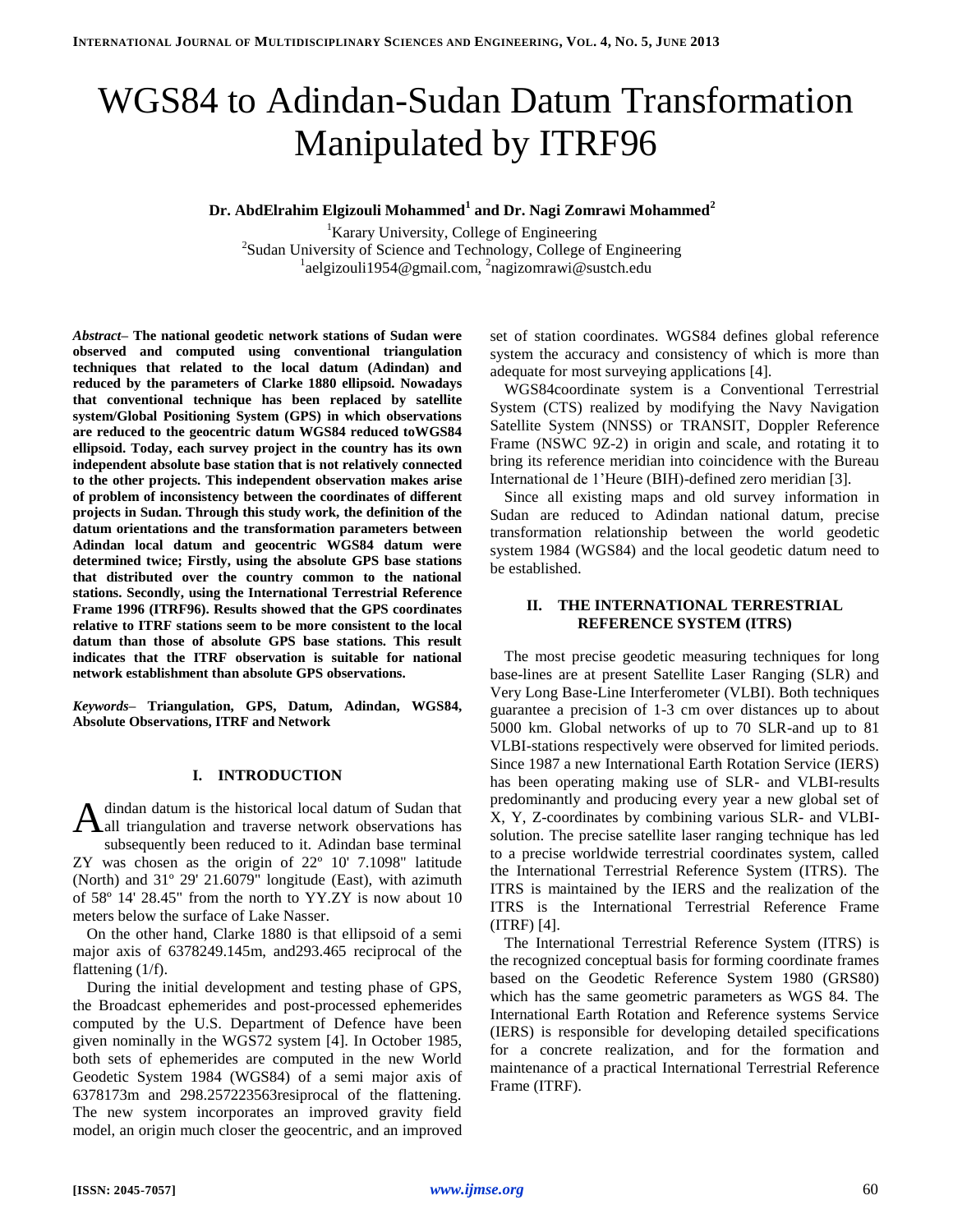# **III. PRECISE GPS SATELLITE EPHEMERIDES**

The precise GPS satellite ephemerides are computed at Geodetic Surveying Division (GSD) from the data collected at the Canadian stations augmented by up to 24 globally distributed stations of the International GPS Geodynamic Service (IGS). They are available typically within 3 to 6 days following the observations. Based on IGS orbit comparisons, the CACS precise GPS satellite ephemerides precision is better than 15 centimeters (one sigma) in each coordinate. A rapid solution is computed after the end of the day using data available at the time. Normally data from 15 to 20 globally distributed stations are included in this solution and it is made available typically within 36 hours following the observations. Its accuracy is estimated at better than 30 cm (one sigma) in each coordinate component.

This degradation over the precise solution has in general minor impact on the positioning accuracy for most GPS users. When retrieving ephemeris files via the Bulletin Board Service (CGBBS) the best solution available at the time will be provided. GPS satellite ephemerides are provided as daily files (0:00 10 23:45 GPS time) in the international accepted NGS-SP3 format which contains X, Y, Z satellite positions and clock corrections at 15-minute intervals. They are available in the NAD83 (CSRS) reference frame as well as in the International Terrestrial Reference Frame (ITRF).

#### **IV. TRANSFORMATION**

Transformation between coordinate systems is routinely carried out in surveying. If the coordinates are given for a number of stations common to both coordinate systems, the transformation parameters can be estimated.

When measurement are carried out using GPS receivers there is usually a need for transformation from the GPS measured coordinates to the local coordinate system of the particular country i.e. the results obtained from GPS need to be transformed into the local coordinate system.

The transformation of three-dimensional coordinate systems for the purpose of transforming geodetic datum's has been given much attention, in particular since geodetic satellite techniques made it possible to relate local geodetic datums to a geocentric datum. Three-dimensional transformations are more suitable for use with satellite positioning for a number of reasons. They are typically global in concept, they enable solution for height as well as horizontal position, and they are mathematically rigorous. The complete three-dimensional transformation involves seven parameters that relate Cartesian co-ordinates in the two systems. There are three-translation parameters to relate the origins of the two systems  $(\Delta X, \Delta Y, \Delta Z)$  three rotation parameters, one around each of the coordinate ( $RX = \varepsilon$ ,  $RY = \psi$ , and  $RZ=\omega$ ) to relate the orientation of the two systems and one scale parameter  $(\Delta L)$  to account for any difference in scale between the two systems. Considering the geodetic system defining a Cartesian co-ordinate system (*X,Y,Z*) where the origin is at the centre of the reference ellipsoid. The parameters of this ellipsoid will be the equatorial radius (*a)* and the flattening (*f*). Knowing *X,Y,Z, a* and *f* it can be

compute the geodetic coordinates  $(\phi, \lambda, h)$  of points in of the "old" system. It can then consider a new Cartesian co-ordinate system *X1, Y1,Z1* whose origin may be (for example) at the centre of mass of the earth. Given the parameters *a1* and *f1* of a new reference ellipsoid it can compute the geodetic coordinates  $(\phi l, \lambda l, hl)$  of points in the new system.

There are a number of ways of defining the relationship between one reference system and another. The choice of the most appropriate network transformation model is influenced by:

- i). The extend of the area in which transformation going to be applied,
- ii). The presence of distortion in either of reference systems,
- iii). The dimensions of the reference systems (two or three dimension), and
- iv). The accuracy requirements.

Number of models that can be used to transform coordinates from one system to another. These transformation models may include:

#### *A) Bursa-Wolf Similarity Transformation Model*

**S**imilarity transformation model is one of the most commonly used transformation methods in surveying that preserves the shape, so angles are not changed, but lengths of lines and the position of points may be changed. It assumes that there are no systematic distortions with in either networks.

The general similarity transformation is given by:

$$
\begin{bmatrix} X_2 \\ Y_2 \\ Z_2 \end{bmatrix} = S_F R \begin{bmatrix} X_1 \\ Y_1 \\ Z_1 \end{bmatrix} + \begin{bmatrix} T_X \\ T_Y \\ T_Z \end{bmatrix} \dots (1)
$$

Where,

*X2,Y2,Z2* are the Cartesian coordinates in coordinate system *2*,

*X1,Y1,Z*1 are the Cartesian coordinates in coordinate system *1*,

*TX,TY,TZ* are the translation termsof the origin,

*R* is an orthogonal rotation matrix, and *Δs* is the differential scale factor**.**

There are seven parameters which are usually associated with a similarity transformation; three rotation angles, three translation components and one scale factor. If the rotations are small, as is expected when both coordinate systems refer to the same CTRS, then the equation is approximately linear and the order of rotations is unimportant.

The similarity transformation is popular due to:

- i). The small number of parameters involved,
- ii). The simplicity of the model, which is more easily implemented into software and
- iii). The fact that it is adequate for relating two coordinate systems which are homogeneous (no local distortion in scalar orientation).

One disadvantage of the seven parameters similarity transformation method is that both networks are assumed to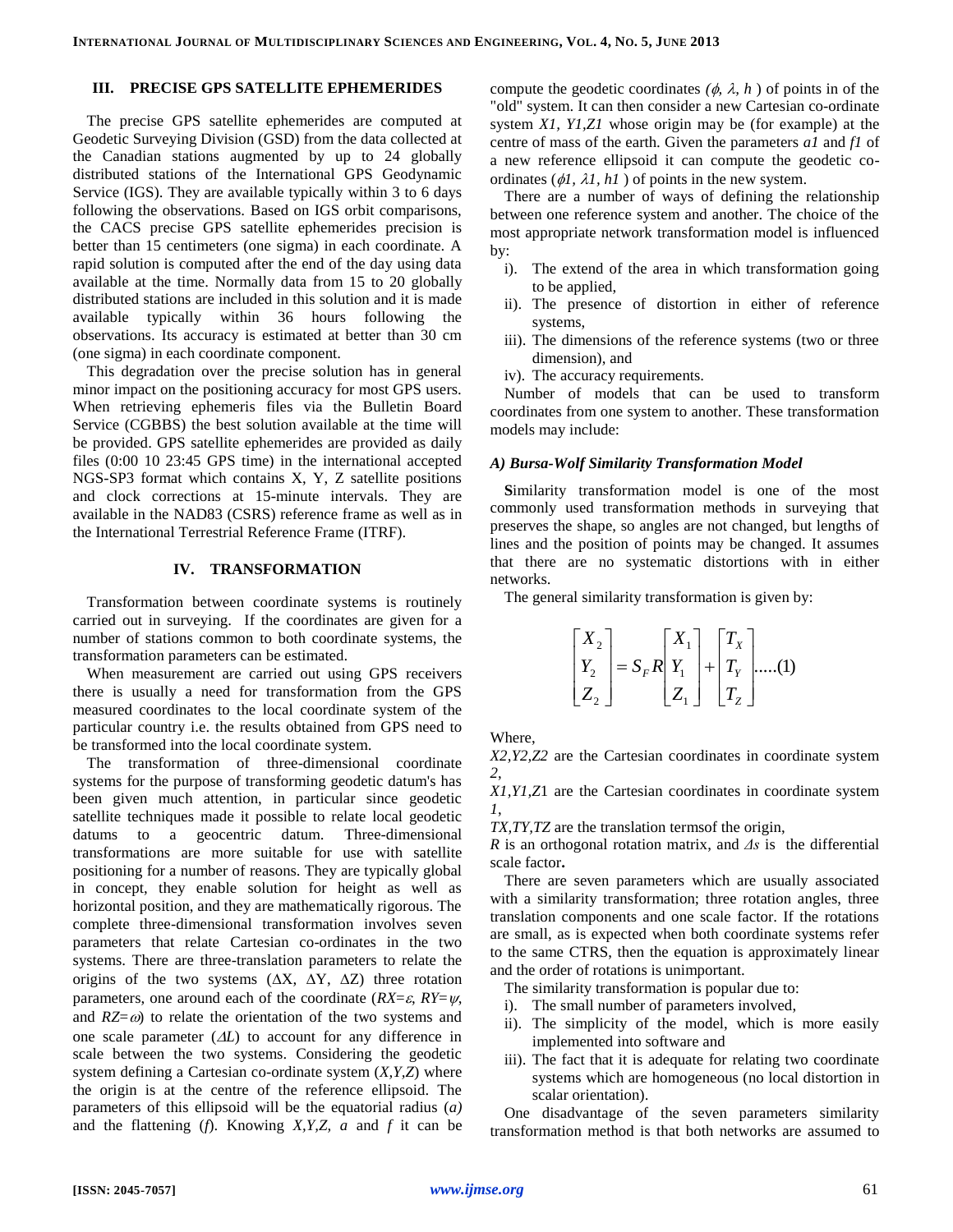have only linear distortions (excluding shear components). Often older terrestrial networks do have non-linear distortions because of the adjustment and survey methodologies employed.

The seven parameters similarity model is known in geodesy as *Bursa-Wolf model* and takes the same form as the general similarity transformation of the equation[2].One problem with Bursa-Wolf model is that the adjusted parameters are highly correlated when the network of points used to determine the parameters covers only a small portion of the earth.

#### *B) Molodenskii-Badekas Model*

This model removes the high correlations that may exist between the model parameters [1] by relating them to the centred of the network (Fig. 1) by the following equation:

$$
\begin{bmatrix} X_2 \\ Y_2 \\ Z_2 \end{bmatrix} = \begin{bmatrix} \overline{X}_1 \\ \overline{Y}_1 \\ \overline{Z}_1 \end{bmatrix} + \begin{bmatrix} T'_X \\ T'_Y \\ T'_Z \end{bmatrix} + \binom{\overline{X}_1 - \overline{X}_1}{\overline{X}_1 - \overline{X}_1} \dots (2)
$$

Where,  $\frac{v}{1}$ 

*X*1  $=\sum X_{1i}$ /n is the centered X-coordinate for the points in coordinate system  $l$ ,

 $\overrightarrow{Y}_1 = \sum Y_{1i} / n$  is centered Y-coordinate for the points in coordinate system 1,

 $\overline{Z}_1 = \sum Z_{1i}$  /n is the centered-Z coordinate for the points in coordinate system 1.

 $T'_X$ ,  $T'_Y$ ,  $T'_Z$  are the Molodenskii-Badekas translations terms

*Remaining terms* are as defined before.



Fig. 1**:** Molodenskii-Badekas model

This model gives the same answers for the baseline length and angles of the survey network, and for the scale and rotation parameters, as the Bursa-Wolf model [4]. However, the translation parameters are different and have higher a posterior precision.

The seven parameters for either the Bursa-Wolf or the Molodenskii models can be solved for in a least-squares adjustment. The adjustment uses points with co-ordinates in both the satellite and local datum along with their estimated variances and derives least squares estimates of the seven transformation parameters to fit the differences between the two sets of co-ordinates. The reliability of these derived parameters is usually expressed in terms of standard deviation or variances.When transformation parameters from the Molodenskii-Badekas model are to be applied to transform coordinates of points, it is essential to know what values were used for. When working with global network of points the Molodensky-Badekas model has centroid coordinates that equal the centre of the ellipsoid and therefore reduces to the Bursa-Wolf model.

#### **V. MEASUREMENT AND RESULTS**

The purpose of this study is to determine the translation parameters between Adindan (Sudan) local datum and WGS84 Global Positioning System (GPS) datum using two sets of observation. Absolute observations and ITRF observations were carried out to number of points on adindan datum. FORTRAN computer program was developed to handle Molodensky-Badekas transformation model. The program follows the combined least squares adjustment technique. Input data consist of the ellipsoid coordinates of the two systems common to satellite (GPS) and the Adindan datum. The output is the Cartesian (*X,Y,Z*) coordinates and the transformation parameters between the two systems with their standard deviation and residuals.

In the first test, number of eight control point of adindan datum were selected as shown in Table 1:

| Point          | Xl(m)       | Yl(m)       | Zl(m)       |
|----------------|-------------|-------------|-------------|
| 1              | 5209207.500 | 3040808.244 | 2067652.171 |
| $\mathfrak{D}$ | 5147519.189 | 3535228.068 | 1296985.925 |
| 3              | 5736045.479 | 2359030.970 | 1487557.109 |
| 4              | 4947291.159 | 3651035.949 | 1692331.703 |
| $\overline{5}$ | 5435162.800 | 3106763.337 | 1220913.297 |
| 6              | 5140106.403 | 3190427.735 | 2014760.964 |
| 7              | 5363495.551 | 3140312.750 | 1431563.703 |
| 8              | 5054181.363 | 3093217.667 | 2352682.277 |

Table 1: Adindan cartesian coordinates

These points were obsereved using GPS receivers in static mode through an hour of time interval or more, to solve the error obtained by the Selective Availability (SA) so as to have a good approximation of the WGS84 ellipsoid for the observed values. Results were found to be as listed in Table 2:

Applying these two sets of data common to both adindan datum and WGS84 datum to the transformation program developed above, transformation parameters of Adinan and absolute GPS network with the residuals of the coordinates are shown in Table 3 and Table 4 here under, respectively: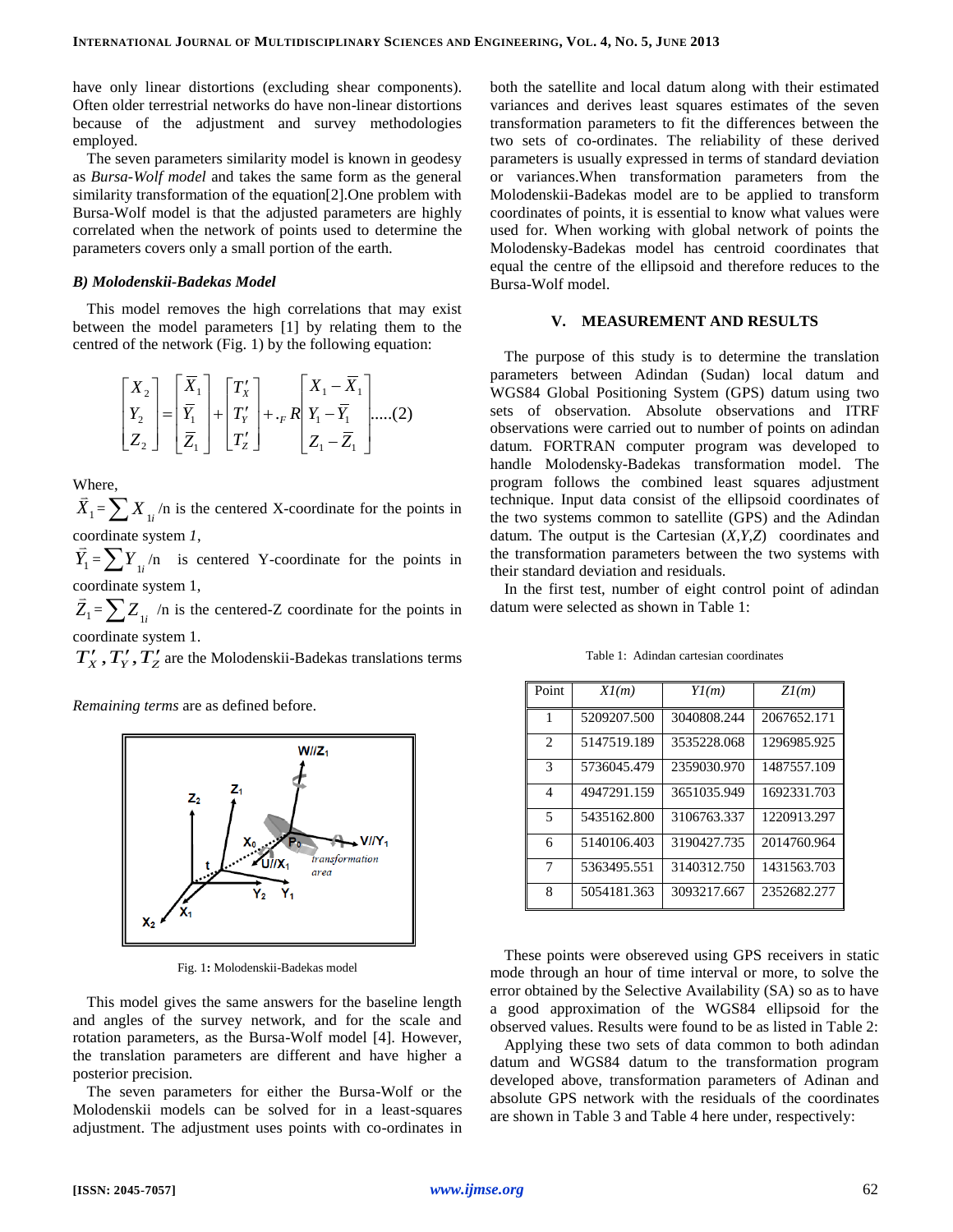| Point                         | Xl(m)       | Yl(m)       | Zl(m)       |
|-------------------------------|-------------|-------------|-------------|
| 1                             | 5209041.458 | 3040793.907 | 2067879.387 |
| $\mathfrak{D}_{\mathfrak{p}}$ | 5147364.011 | 3535225.056 | 1297194.386 |
| 3                             | 5735898.784 | 2359026.520 | 1487764.835 |
| 4                             | 4947129.107 | 3651022.835 | 1692538.866 |
| $\overline{\mathcal{L}}$      | 5435015.297 | 3106755.475 | 1221124.731 |
| 6                             | 5139953.836 | 3190419.032 | 2014974.149 |
| 7                             | 5363350.485 | 3140306.366 | 1431773.229 |
| 8                             | 5054028.281 | 3093202.358 | 2352892.189 |

Table 2: Absolute GPS observations

Table 3: Absolute GPS to Adindan Transformation Parameters

| Parameters          | Value                |  |
|---------------------|----------------------|--|
|                     |                      |  |
| $\Delta X$ (m)      | $-155.618 \pm 2.462$ |  |
|                     |                      |  |
| $\Delta Y$ (m)      | $-10.609 \pm 2.462$  |  |
| $\Delta Z$ (m)      | $211.472 \pm 2.462$  |  |
|                     |                      |  |
| $\Delta L$ (ppm)    | $9.525 \pm 5.161$    |  |
|                     |                      |  |
| $RX \times 102$ sec | $-6.12 \pm 2.00$     |  |
|                     |                      |  |
| $RY \times 102$ sec | 2.16 $\pm 2.09$      |  |
|                     |                      |  |
| $RZ \times 102$ sec | $-5.30 \pm 3.82$     |  |
|                     |                      |  |
| $\sigma$ 20         | 48.4862              |  |
|                     |                      |  |

Table 4: Residual values of datum transformation between absolute GPS stations and Adindan coordinates

| Point          | Vx(m)     | Vy(m)     | $V_{\mathcal{Z}}(m)$ |
|----------------|-----------|-----------|----------------------|
| 1              | $-5.1360$ | $-9.4967$ | 9.5756               |
| $\mathfrak{D}$ | $-5.3730$ | 2.2373    | 2.2433               |
| 3              | $-2.3199$ | 1.7361    | $-5.9819$            |
| 4              | $-1.4291$ | 3.2747    | $-4.0881$            |
| $\overline{5}$ | 11.7827   | $-3.8413$ | $-8.6219$            |
| 6              | $-4.2345$ | $-8.1676$ | 1.9480               |
| 7              | 7.1991    | 6.2267    | 5.5953               |
| 8              | $-0.4893$ | 8.0306    | $-0.6702$            |

In the second test, again eight points were observed again using GPS recievers and adjusted to the precise ephemeris with reference datum ITRF96 and reference ellipsoid GRS80 which has the same Semi-major axis and reciprocal flattening as WGS84 ellipsoid. Table 5 shows the ITRF96 geocentric cartesian coordinates for the 8 points.

Table 5**:** ITRF96GPS observations

| Point                       | Xl(m)       | Yl(m)       | Zl(m)       |
|-----------------------------|-------------|-------------|-------------|
|                             | 5209051.179 | 3040794.994 | 2067858.390 |
| $\mathcal{D}_{\mathcal{L}}$ | 5147351.580 | 3535213.493 | 1297189.697 |
| $\mathcal{R}$               | 5735898.786 | 2359026.520 | 1487764.835 |
| $\overline{\mathcal{A}}$    | 4947124.563 | 3651017.896 | 1692537.238 |
| $\overline{\mathcal{L}}$    | 5435006.649 | 3106749.715 | 1221120.126 |
| 6                           | 5139946.519 | 3190413.669 | 2014966.880 |
| 7                           | 5363337.027 | 3140299.956 | 1431770.658 |
| 8                           | 5054033.322 | 3093199.747 | 2352881.182 |

Again coordinates of the common points related to adindan datums and its ITRF96 observed coordinates have been used as an input data to compute the transformation parameters between ITRF96 and Adindan datum. Table 6 shows the datum transformation parameters where Table 7 shows the residuals.

Table 6: ITRF GPS to Adindan Transformation Parameters

| Parameters          | Value                 |  |
|---------------------|-----------------------|--|
| $\Delta X$ (m)      | $-157.4773 \pm 1.154$ |  |
| $\Delta Y$ (m)      | $-13.5910 \pm 1.154$  |  |
| $\Delta Z$ (m)      | $205.2319 \pm 1.154$  |  |
| $\Delta L$ (ppm)    | $-2.5534 \pm 2.0036$  |  |
| $RX \times 102$ sec | $-1.748 \pm 0.726$    |  |
| $RY \times 102$ sec | $-1.158 \pm 0.969$    |  |
| $RZ \times 102$ sec | $-6.709 \pm 0.988$    |  |
| $\sigma$ 20         | 10.464                |  |

Table 7: Residual values of datum transformation between ITRF96 and Adindan coordinates

| Point                    | Vx(m)     | Vy(m)     | Vz(m)     |
|--------------------------|-----------|-----------|-----------|
| 1                        | 1.9970    | $-2.7325$ | $-1.3126$ |
| $\mathfrak{D}$           | 1.7485    | $-0.0782$ | 0.9001    |
| 3                        | 1.8636    | 2.8437    | 0.2760    |
| 4                        | 0.3603    | $-2.5468$ | $-1.7904$ |
| $\overline{\phantom{0}}$ | $-2.7039$ | 5.7928    | $-0.8076$ |
| 6                        | 2.7773    | $-3.3302$ | $-1.3789$ |
| 7                        | $-0.0954$ | 2.5208    | $-1.4039$ |
| 8                        | $-5.9472$ | $-2.4697$ | 5.5172    |